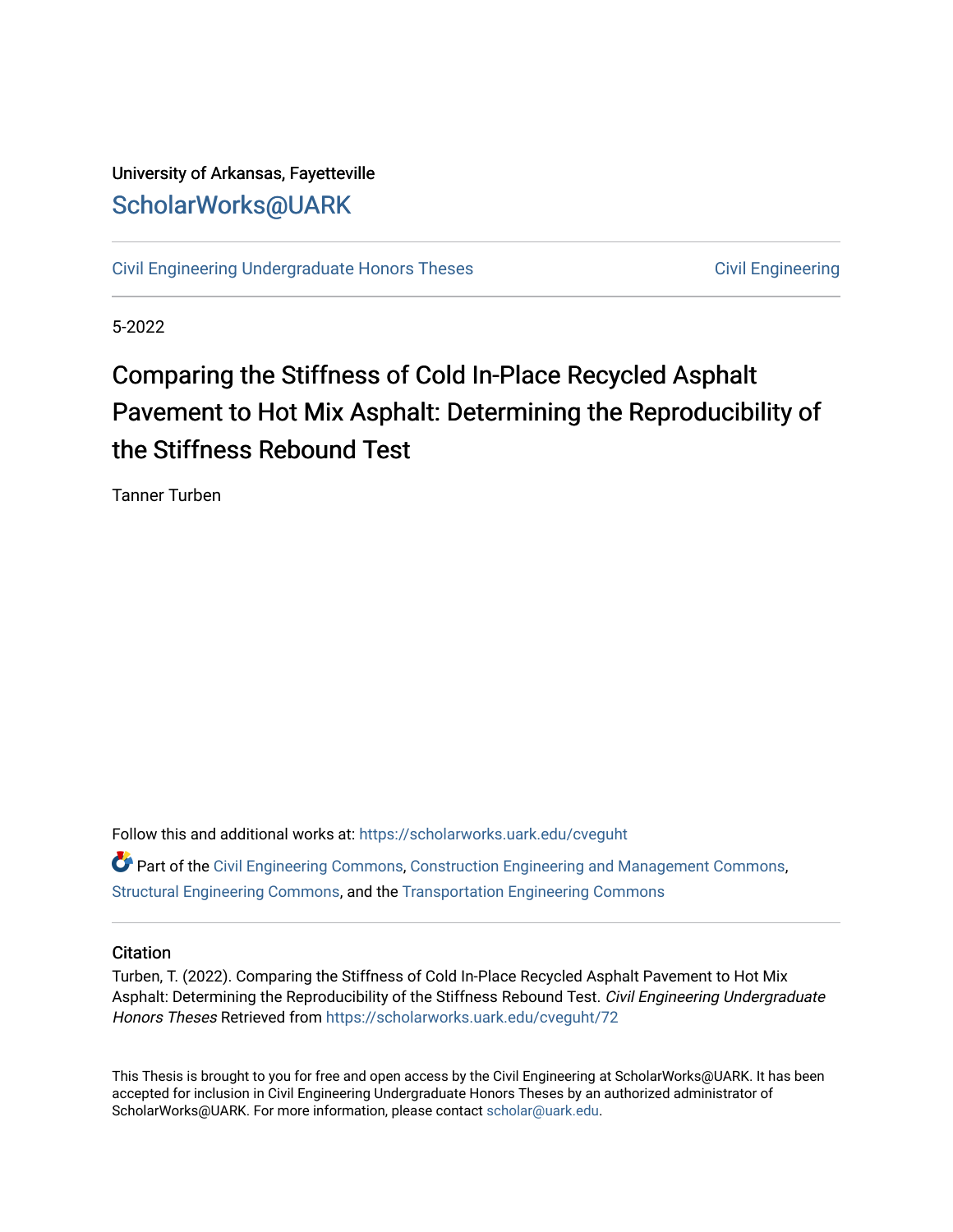# COMPARING THE STIFFNESS OF COLD IN-PLACE RECYCLED ASPHALT PAVEMENT TO HOT MIX ASPHALT: DETERMINING THE REPRODUCIBILITY OF THE STIFFNESS REBOUND TEST

An Honors Thesis submitted in partial fulfillment of the requirements for Honors Studies in Civil Engineering

by

Tanner Turben

Department of Civil Engineering College of Engineering The University of Arkansas Fayetteville, Aransas

29 April 2022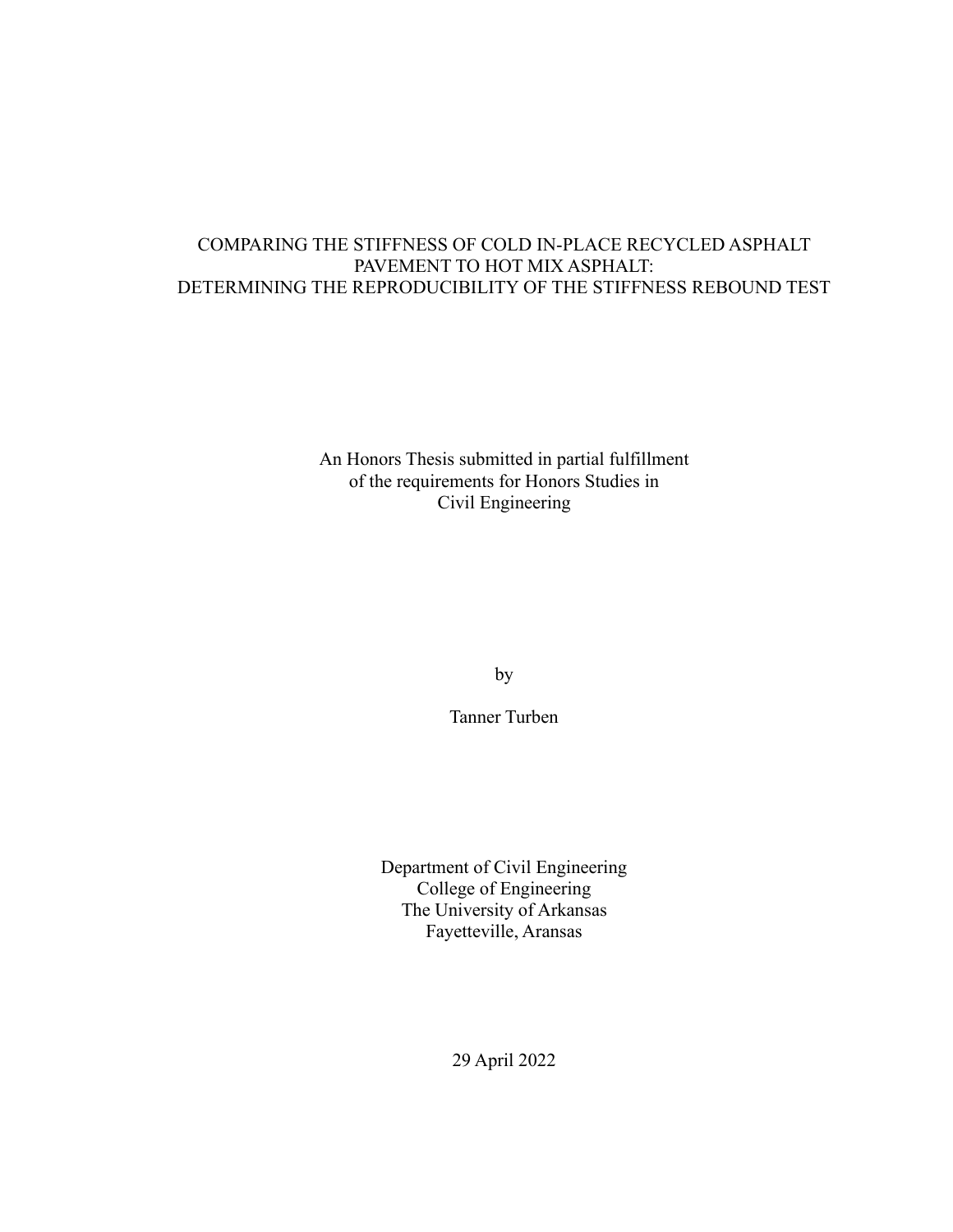# **Contents**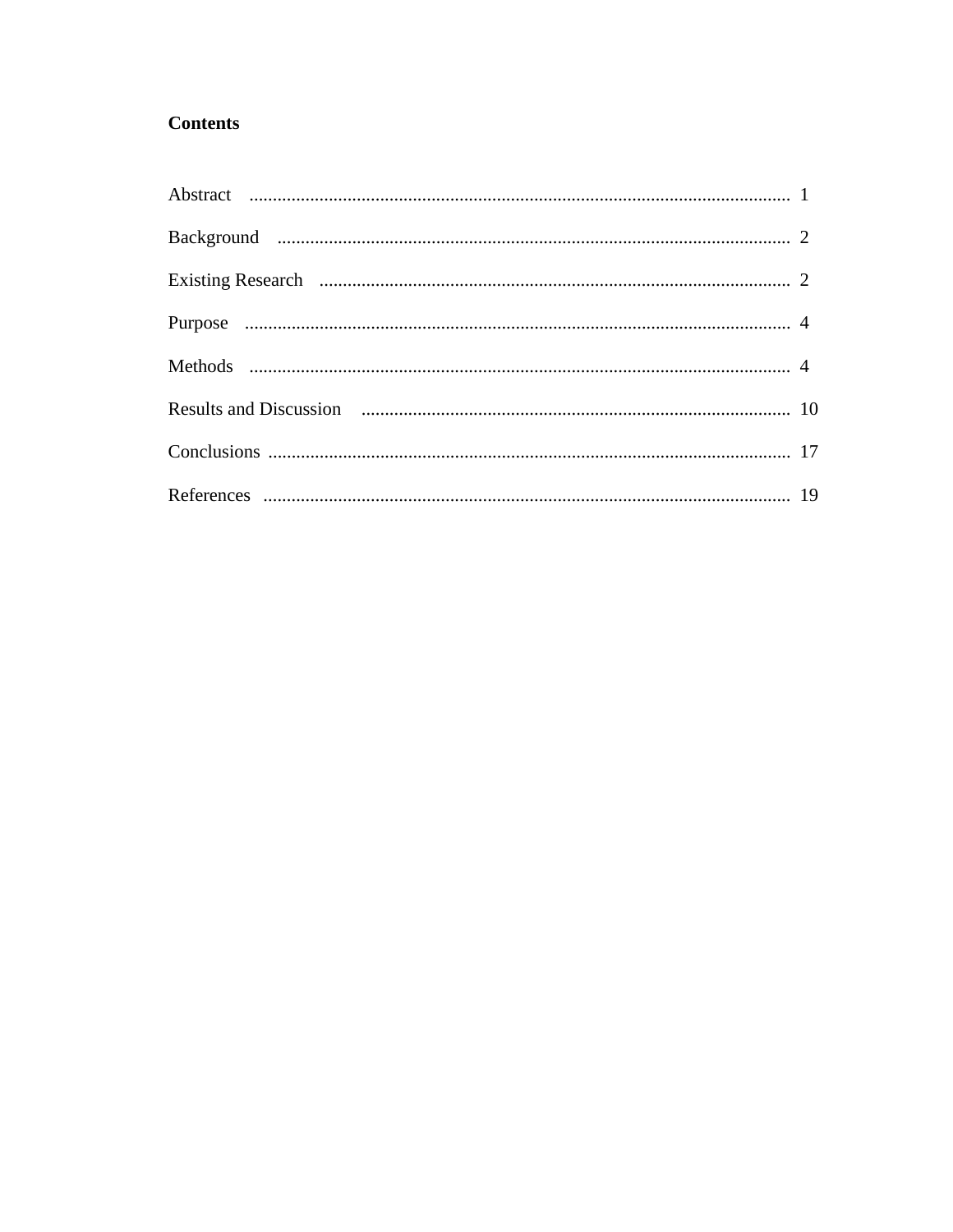## **Abstract**

The Stiffness Raveling Mechanism Test (SRMT) was originally developed as an indirect measure of pavement stiffness to determine a pavement's tendency to ravel, a type of damage. Regarding rehabilitation of existing roadways by Full Depth Reclamation (FDR) Cold In-Place Recycling (CIR), concern of field repeatability was expressed (Hill & Braham, 2016).

An analysis of lab-compacted samples of CIR and Hot Mix Asphalt (HMA) was performed to determine if the results could be reproduced between CIR and HMA. Additionally, the experiment observed the effects of percent air voids, temperature, and moisture conditioning on CIR and HMA. Three samples were prepared for each of 8, 12, and 17 percent air voids for both CIR and HMA. All samples then underwent six sequential tests. The first five tests performed the SRMT on samples at temperatures of 21°C, 40°C, 21°C, 60°C, and 21°C. Following this temperature cycling, the same samples were then saturated under a vacuum in a moisture conditioning process before finally being tested once more at 21°C.

CIR and HMA responded similarly to each condition. Reductions in stiffness were observed for higher percent air voids, higher temperatures, and moisture conditioning. HMA retained higher rebound heights over the course of all testing. CIR had higher standard deviations than HMA. Viewing the test in real-time as opposed to a frame-by-frame analysis did not greatly impact measurements obtained with the SRMT.

The SRMT is a promising as an inexpensive and quick method to obtain a stiffness measurement of asphalt pavement. Due to minor differences observed between CIR and HMA, it is recommended that several more CIR and HMA mixes be tested to determine the full extent to which mixes may affect standard deviation. Modifications to the design of the SRMT may be another way to improve the consistency of the measurements.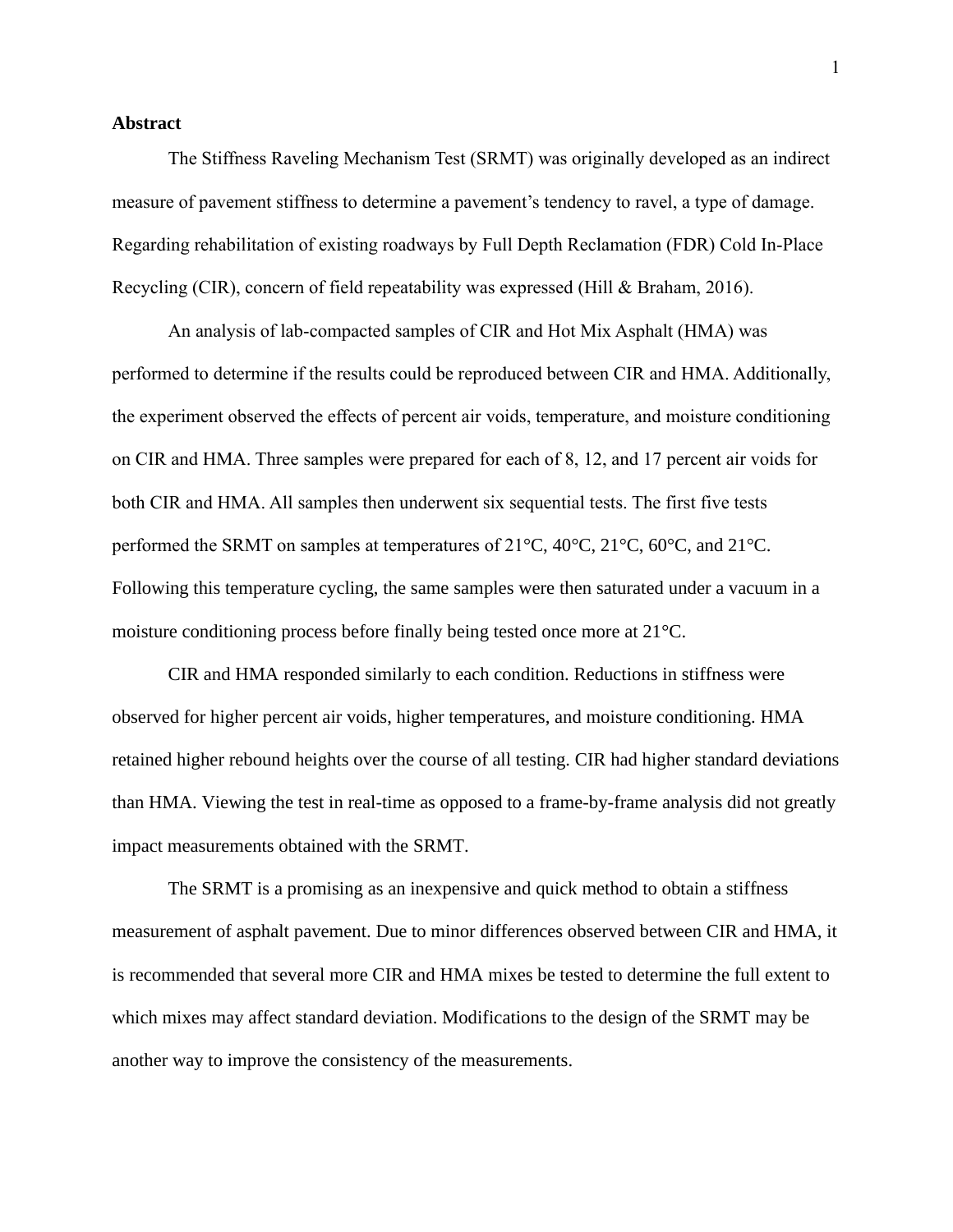## **Background**

Cold In-place Recycling (CIR) of asphalt pavement is a method of pavement rehabilitation that involves milling, processing, and replacing material on an existing asphalt roadway or surface to return it to a smooth, crack-free surface. Using just a single piece of equipment or an equipment "train," a road can be resurfaced without the need to bring in new asphalt concrete mix or the need to dump any removed material off site. This is accomplished by first milling a certain depth of the existing pavement, then mixing new asphalt emulsion into the milled material, and finally profiling and rolling the new surface to compact it (Kandhal & Mallick, 1997).

Cold in-place recycling compared to traditional methods of pavement rehabilitation is beneficial for the environment as well as being logistically simpler. Compared to traditional overlays which involve hauling milled material to a waste site and producing and hauling new asphalt with virgin aggregate, CIR reuses existing aggregate without the need for transit. As such, CIR can decrease global warming by a marginal amount and also reduce the depletion of fossil fuels by nearly 20% (Turk et al., 2016). CIR can also reduce overall energy consumption by 22%, water consumption by 19%, and carbon dioxide emissions by 21% throughout stages of material production, transportation, and construction (Pakes et al., 2018).

#### **Existing Research**

There are many ways to compare the performance of a pavement, one being stiffness. If a pavement is less stiff, then the possibility of a pavement to ravel (or wear due to loss of aggregate) is greater. Therefore, having a reliable way to measure stiffness can help engineers understand how likely a road or surface is to ravel. A typical approach to determining the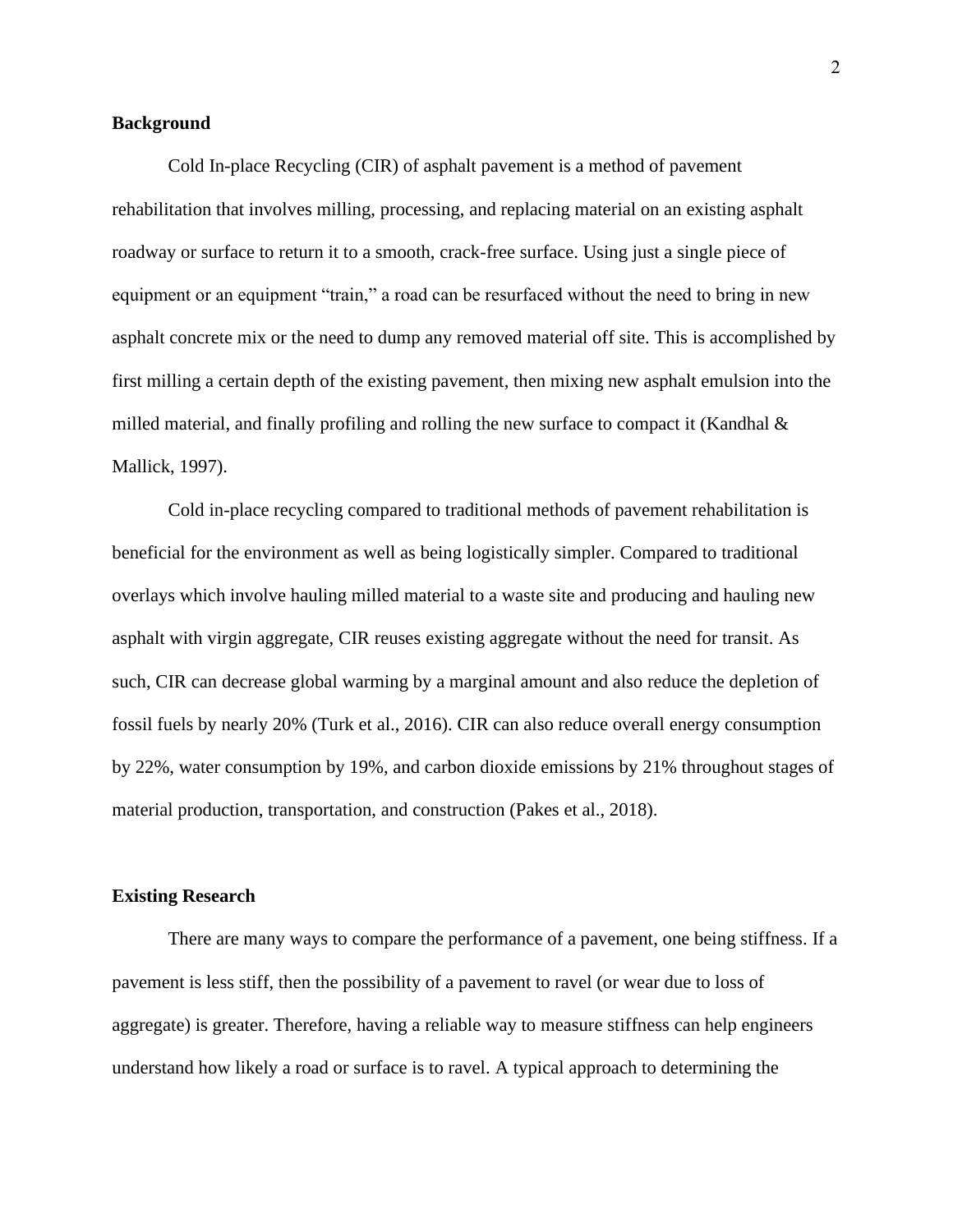stiffness of a material is using a falling weight deflectometer (FWD), which measures deflections a specified distance from a weight dropped on the material surface (Hill & Braham, 2016). FWDs are large pieces of equipment often built into small trailers which could be a considerable investment for agencies.

Research previously done at the University of Arkansas involves measuring the stiffness of a pavement with the use of a "Stiffness Raveling Mechanism" as seen in **Figure 1**. The Stiffness Raveling Mechanism (SRM) is a three-foot long hollow PVC tube with a lengthwise



**Figure 1.** Stiffness Raveling Mechanism (Hill & Braham, 2016)

viewing window and a base on one end allowing it to stand upright. Beside the viewing window are inch marks that measure up from the base of the tube, marking the height perpendicular to the pavement. To perform the Rebound Test, or Stiffness Raveling Mechanism Test (SRMT), a golf ball is dropped from the top of the tube and its maximum height on the first bounce is considered the "rebound height." This rebound height serves as an indirect measure of the stiffness of the material, as stiffer materials exhibit higher rebounding. Therefore, the SRMT can be used to relate the stiffness of one type of pavement to another or to model the change in stiffness of a pavement over time (Hill & Braham, 2016).

The Rebound Test was developed as one of four methods for quantifying timing of return to traffic for roadways rehabilitated with Full Depth Reclamation (FDR) (Hill & Braham, 2016) FDR is a method of CIR which involves milling and mixing bound and unbound structural layers of an existing roadway (Kandhal & Mallick, 1997). The SRMT is unique from its three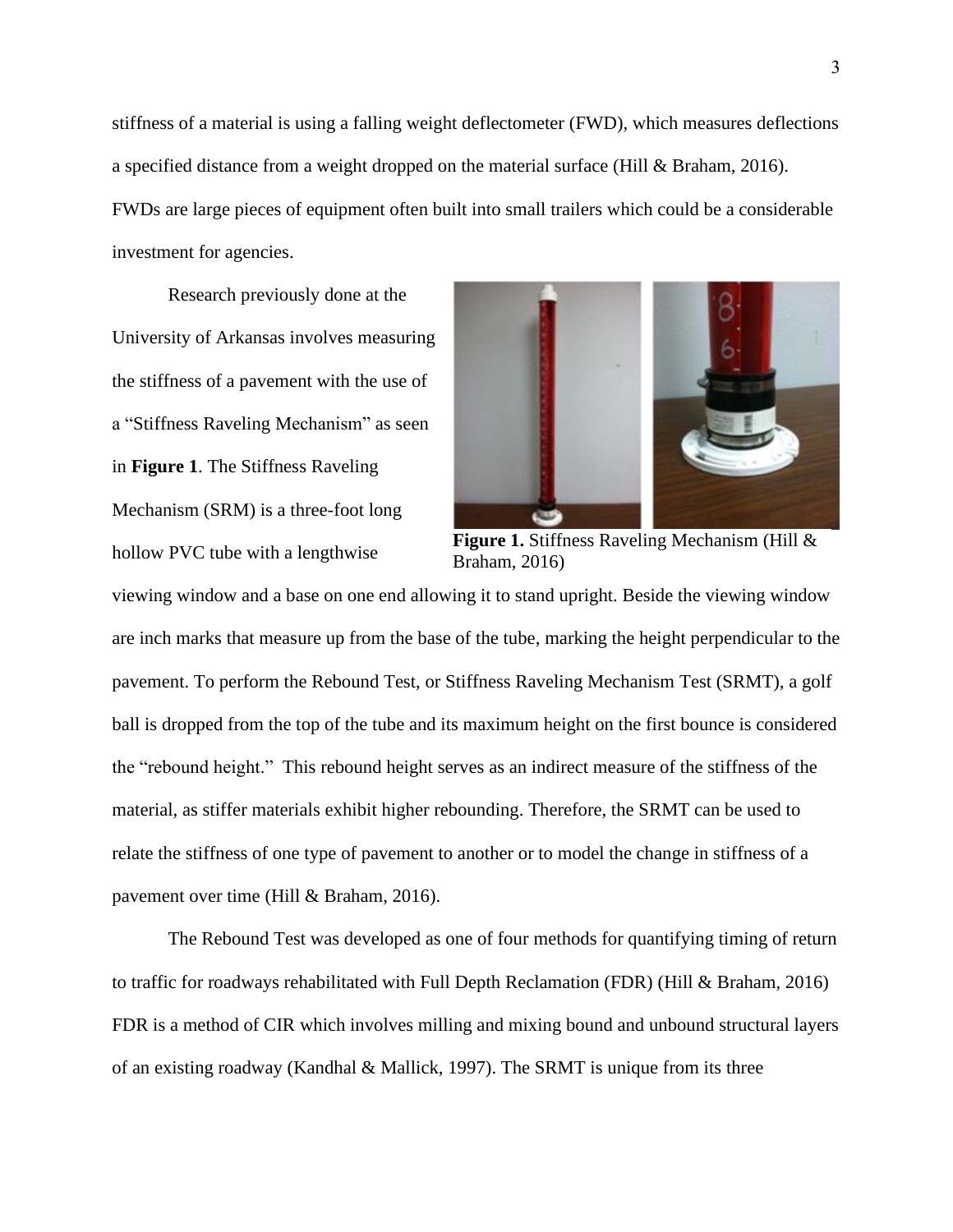counterparts by measuring pavement stiffness in a manner fundamentally similar to that of a FWD. Since structural damage can be caused by allowing excessive traffic or weight within 7 days of performing some CIR rehabilitations, the SRMT can be used to estimate raveling potential of a pavement by measuring its stiffness (Hill & Braham, 2016). This test allows traffic to be returned to a roadway as soon as traffic no longer poses a significant risk of structural damage.

The Rebound Test benefits from being an inexpensive and simple way to compare the stiffness of pavements without the need for cumbersome, specialized tools like the FWD. Its construction is simple and could be built with parts from a hardware store. Since FWDs are often mounted on trailers, they are much more difficult to transport from site to site and navigate into position on site. Conversely, the rebound test can be performed anywhere on flat pavement by only two individuals with minimal free area. Additionally, the Rebound Test requires little training to perform while using and maintaining an FWD is more involved. As such, the SRMT serves as a cheaper and easier method for agencies to monitor the likelihood of damage.

## **Purpose**

The Rebound Test has been developed at the University of Arkansas as a measure of indirect asphalt pavement stiffness and applied to CIR (Hill & Braham, 2016). To gauge the repeatability of the test across a greater variety of material properties, this study will perform the SRMT on CIR and HMA lab compacted samples of three different air voids.

# **Methods**

Rebound Tests were performed on cylindrical lab specimens using the Stiffness Raveling Mechanism from **Figure 1**. Observations were made for one CIR mix and one HMA mix. For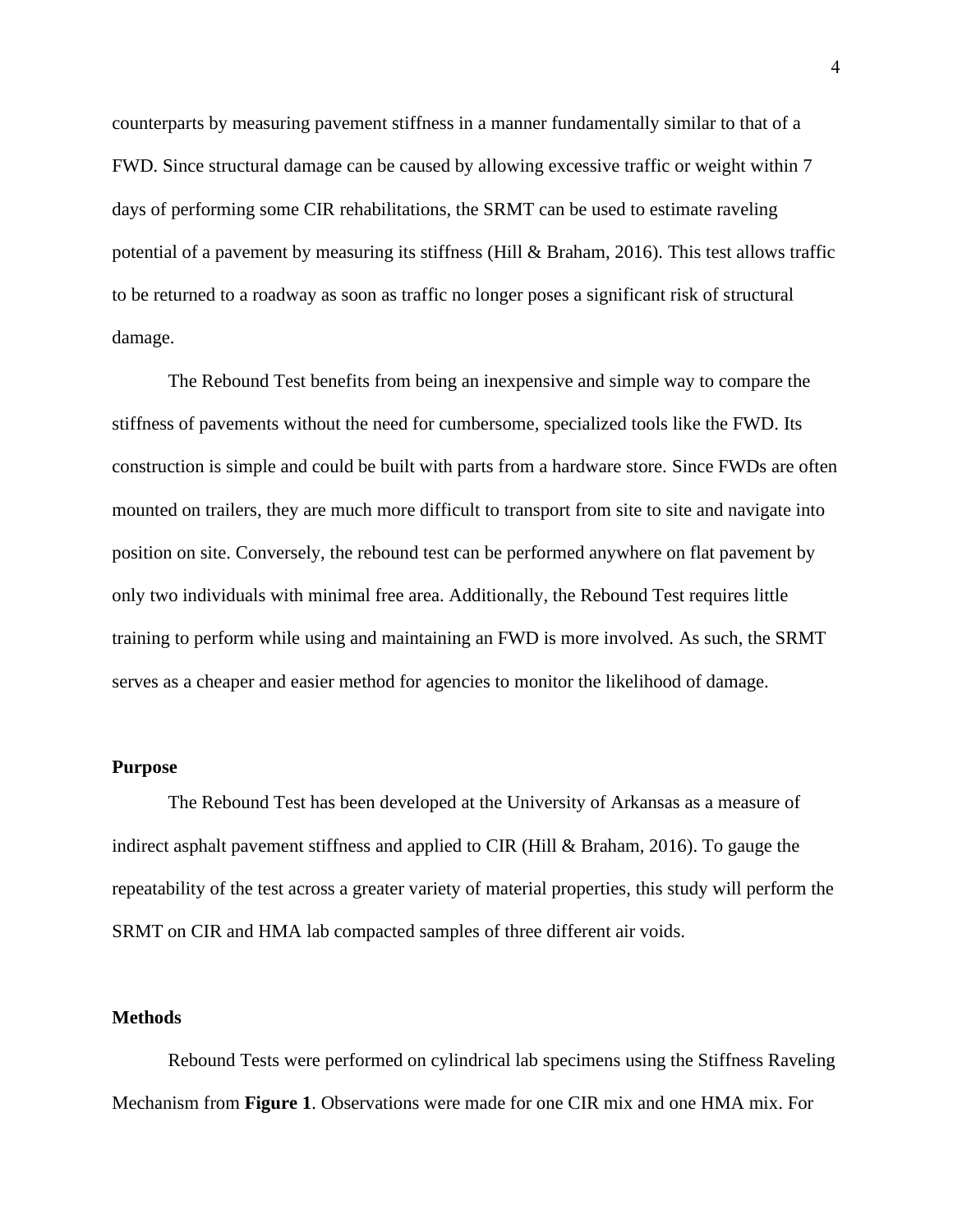each mix, 8%, 12%, and 17% air voids were tested. Each mix received 3 samples per air void and 3 trials per sample. Each sample would then undergo 6 identical tests. The experimental design is shown in **Table 1**. The flowchart detailing the testing procedure is shown in **Figure 2**.

**Table 1.** Experimental Matrix

| Variable            | Levels       | Description of Levels                                 |
|---------------------|--------------|-------------------------------------------------------|
| <b>Asphalt Type</b> |              | CIR, HMA                                              |
| Air Voids           |              | 8%, 12%, and 17%                                      |
| Repeatability       | $\mathbf{Q}$ | 3 lab samples with 3 replicates per air void per type |



**Figure 2.** Flowchart of Sample Preparation, Testing Procedure, and Moisture Conditioning

<sup>&</sup>lt;sup>1</sup> Exceptions: 6 levels (2 lab samples) for 8% HMA, 12 levels (4 lab samples) for 12% HMA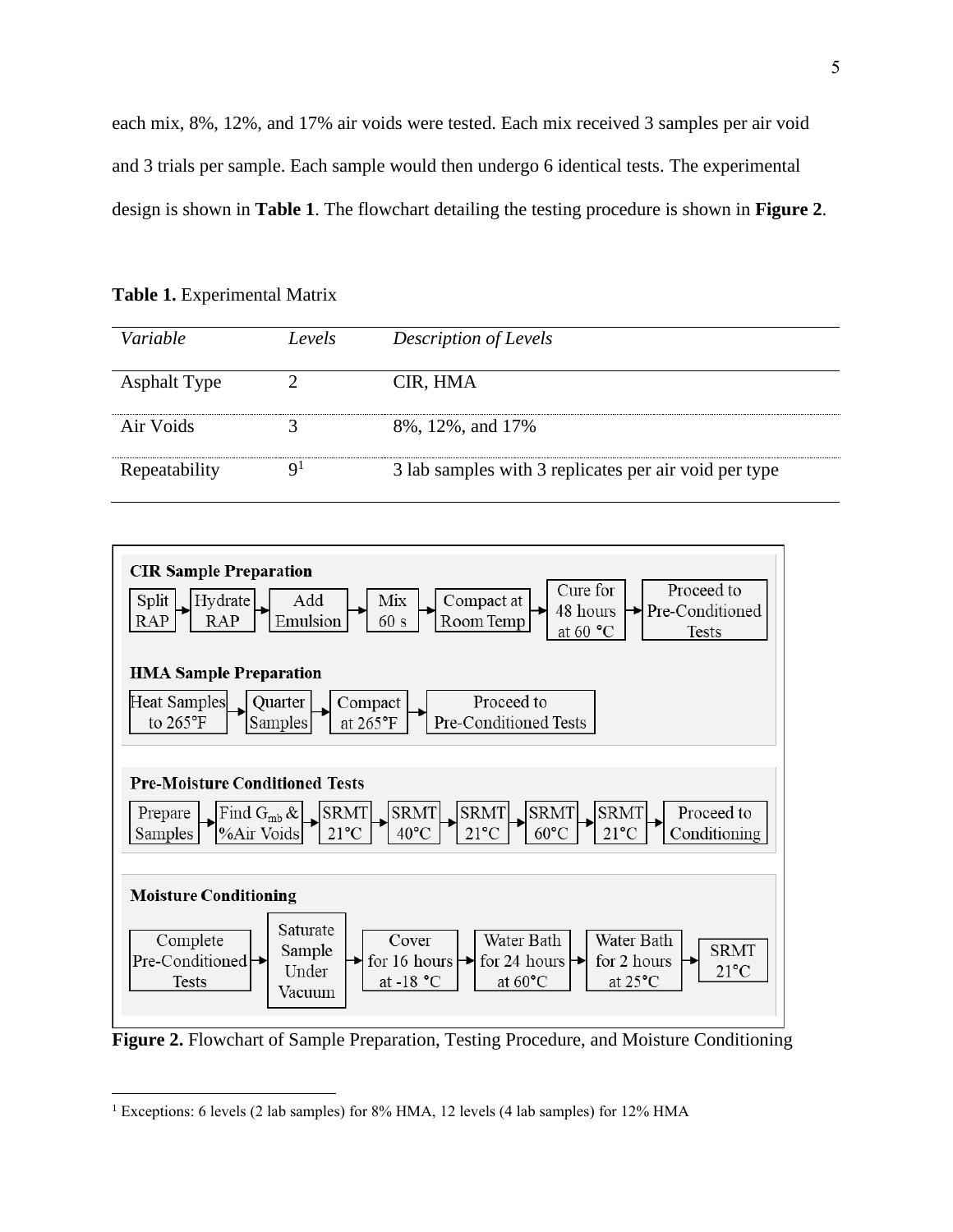#### *Sample Preparation*

CIR samples were prepared from Recycled Asphalt Pavement (RAP) milled from a Kansas site. The RAP was split to obtain 4000-gram samples using Method A, "Mechanical Splitter," of ASTM C702-18. The samples were then hydrated with 60 grams of water and mixed for 60 seconds in a bucket with 112 grams of CSS-1 emulsion in accordance with AASHTO PP 86-20. After mixing, the samples were placed in a 150 mm diameter mold and compacted at room temperature with a Pine gyratory compactor using sufficient gyrations to achieve the desired air voids. Once compacted, the samples were placed in an oven at 60°C for 48 hours for curing.

HMA samples were an ArDOT 12.5mm ACHM mix. The HMA was split using Method B, "Quartering," of ASTM C702-18 to sample sizes of 3500 grams. The HMA samples, molds, and funnels were heated to 265°F in an oven before compaction in a Pine gyratory compactor at 265°F, the specified compaction temperature of the mix used. The HMA samples were allowed to cool down to room temperature without curing in an oven.

For both CIR and HMA after compaction, the bulk specific gravity  $(G_{mb})$  was determined for each sample by vacuum sealing the samples with an InstroTek CoreLok machine in accordance with AASHTO T 331-21. Additionally, the percent air voids was found for each sample by AASHTO T 269-14, and samples were then grouped into representative categories for 8% air voids, 12% air voids, and 17% air voids.

#### *Rebound Testing Setup*

To prepare for the Rebound Test, a level location was found by obtaining two level readings in perpendicular directions with a bubble level. This location was outlined with tape to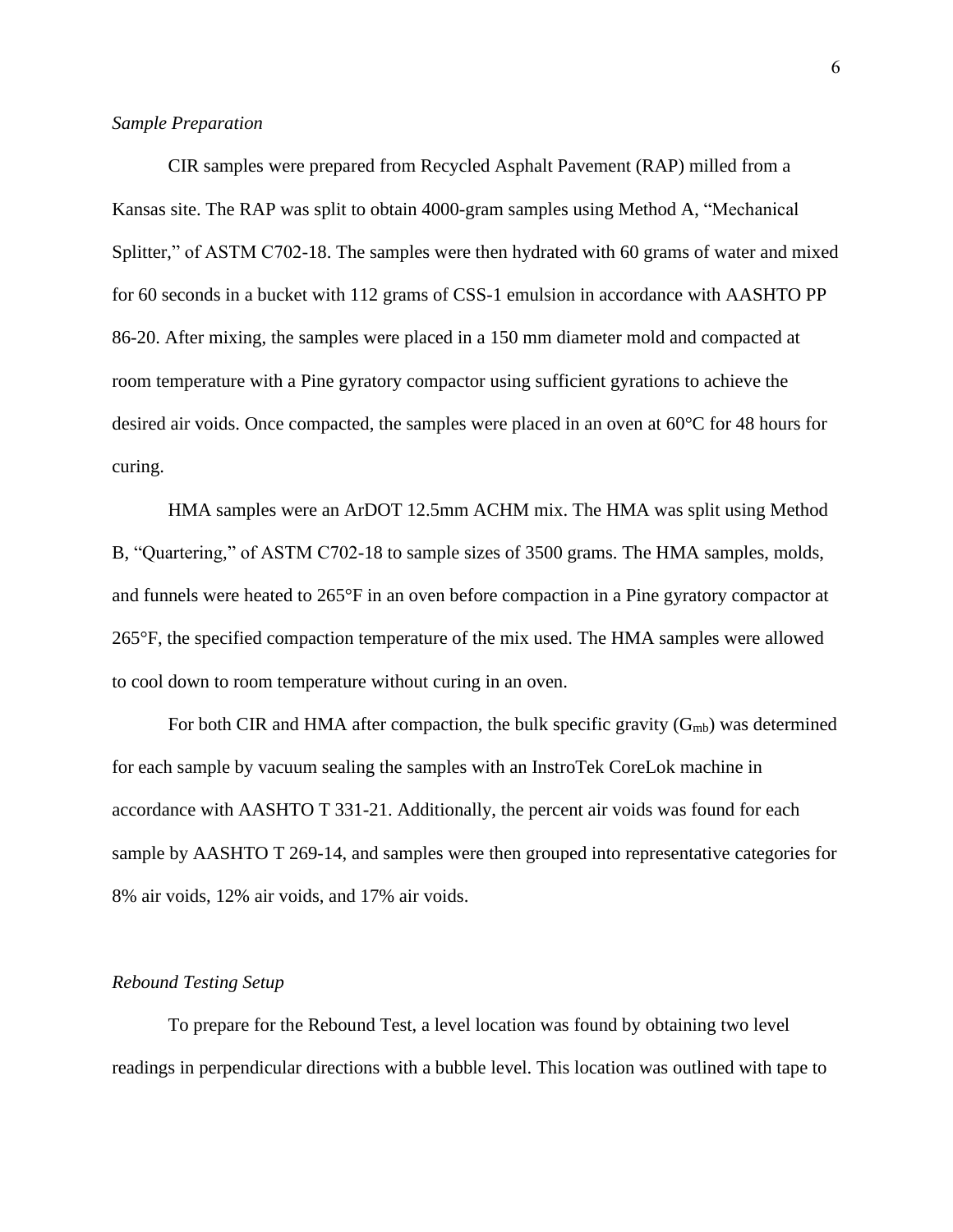ensure all samples were tested at the same location. Then, a tripod was setup 32" above the ground and 6' away from the Stiffness Raveling Mechanism, facing its viewing window. A camera was placed on the tripod to record each trial so the rebound height could be read by reviewing a recording frame-by-frame. The setup used can be seen in **Figure 3**. The room temperature where the test was performed and where samples were stored between tests was kept at a temperature of 21°C for the duration of the experiment.



**Figure 3.** Stiffness Raveling Mechanism Setup

# *Rebound Testing Procedure*

Two methods for the rebound testing procedure used for analysis. The first method is performed with a single operator and a video camera to obtain rebound heights from a frame-byframe review of the video footage. The second method is performed with two operators; one operator performs the test as with a single operator and a second operator visually determines the rebound height in real-time.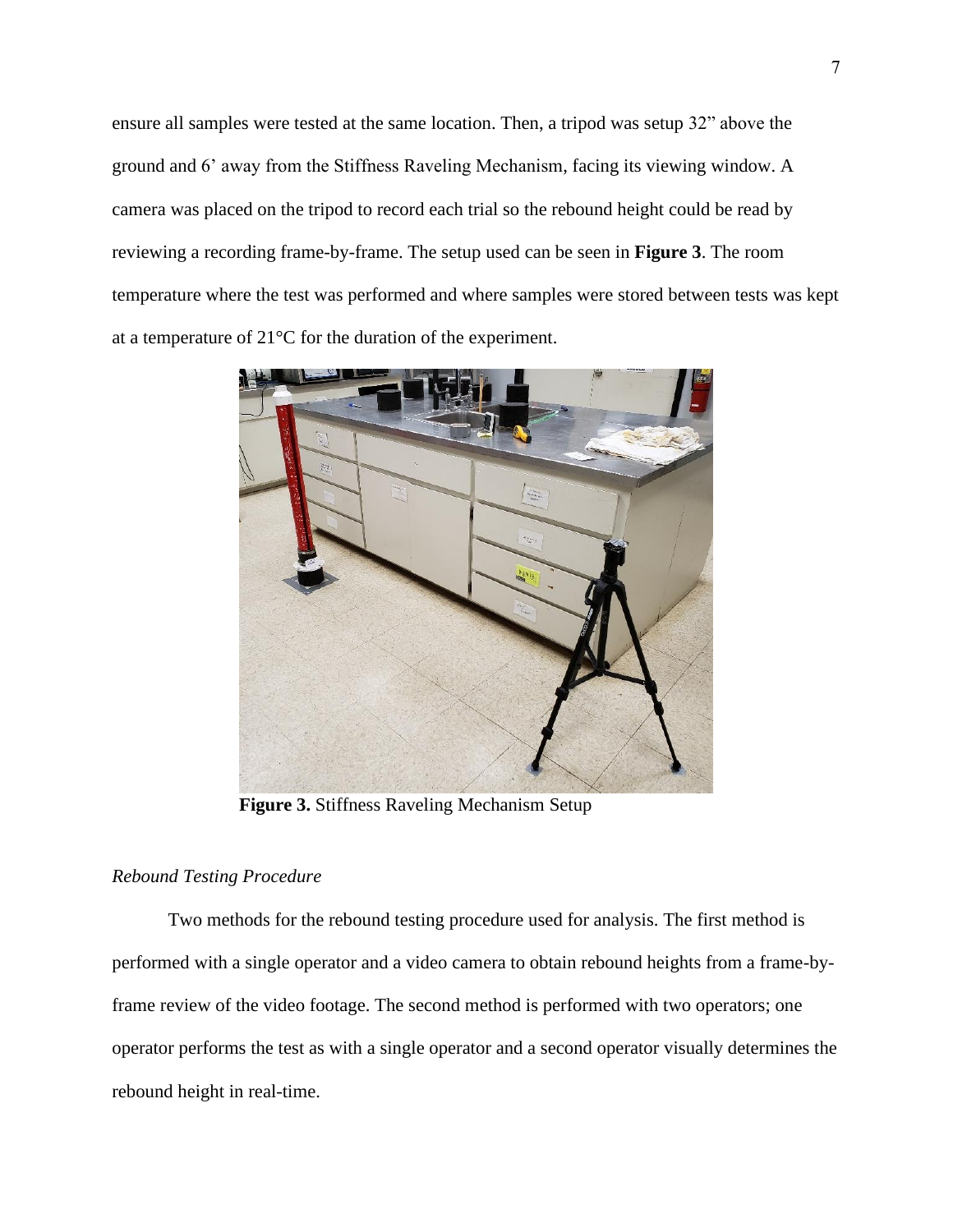To perform the rebound test with one operator, the compacted sample was first placed on the floor. Then, the Stiffness Raveling Mechanism (SRM) was placed directly on top of it, ensuring to face the viewing window towards the camera tripod. For future viewing, an index card noting the sample, test, and trial was placed in-frame of the camera. The recording of the trial was then started. Standing behind the SRM, the operator held a standard golf ball by pinching it between their thumb and index finger, then positioned the ball at the neck of the fitting at the top end of the SRM. Finally, the operator released the ball, allowing it to fall straight down inside the SRM and bounce several times. The recording of the trial was then ended. If the golf ball audibly struck the tube soon after the first bounce, the trial was discarded. To prepare for the next test, the SRM was lifted and replaced to retrieve the ball. When reviewing the video footage, the maximum height of the first bounce, to the nearest inch, is recorded as the Rebound Height.

To perform the rebound test in real-time with two operators, all steps from the singleoperator method were performed as before, omitting video recording. In its place, the second operator squats or kneels approximately 6' away from the SRM with their eye height slightly below the top of the SRM if possible. The visual observation of the maximum height of the first bounce, to the nearest inch, is recorded as the Rebound Height.

#### *Experiment Procedure*

All CIR samples were prepared and placed through all testing, then all HMA samples were prepared and placed through all tests. In the case of both mix types, all samples underwent the SRMT for the following six cumulative testing conditions. Test 1 was performed for all samples, then the same set of samples from Test 1 proceeded to Test 2. The same samples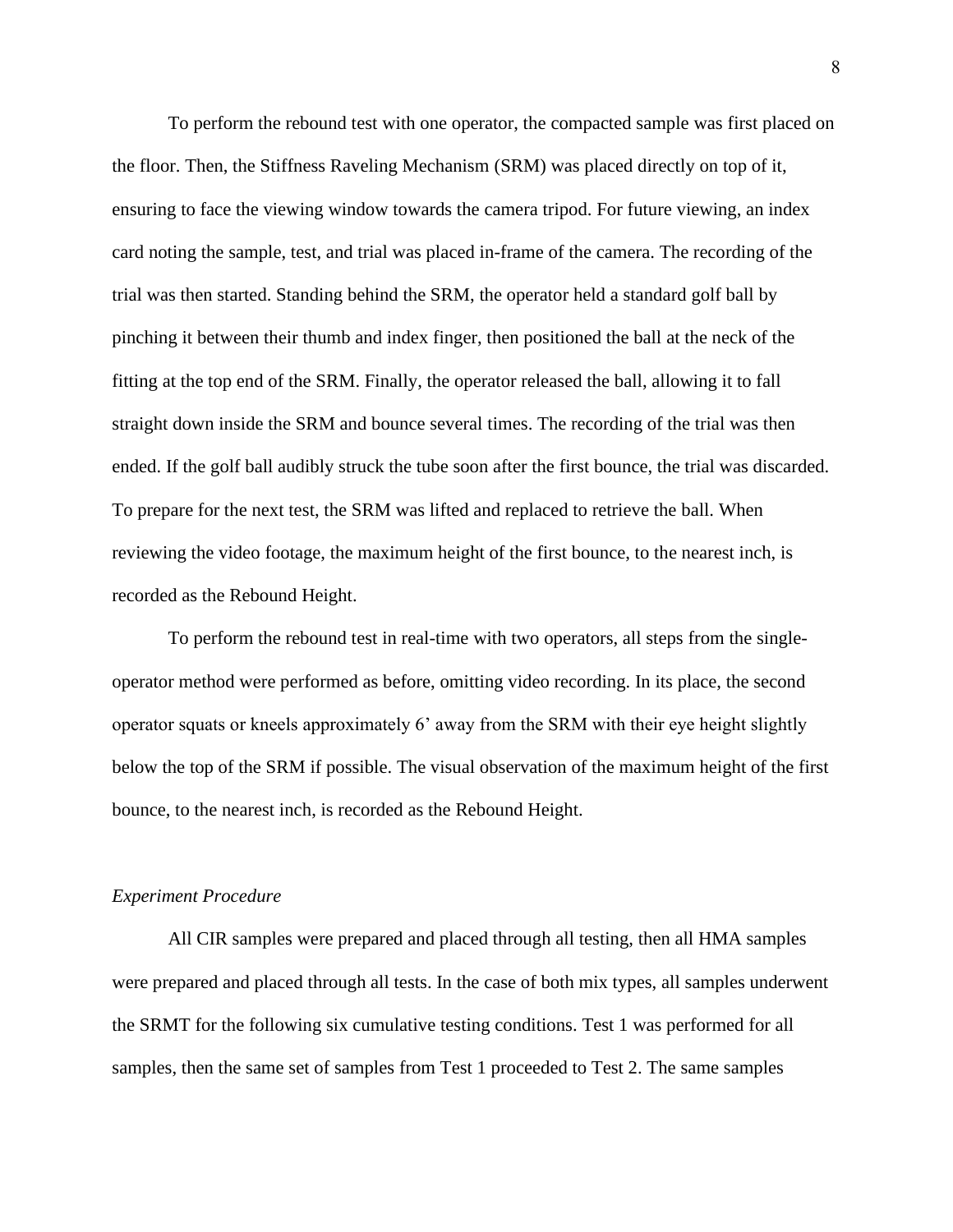proceeded through each test sequentially until Test 6, after which the SRMT had been performed once with three replicates for each sample for each testing condition. Each replicate was recorded to obtain measurements from frame-by-frame analysis.

Test 1: The SRMT was performed at room temperature (21°C) with 3 replicates for each sample.

- Test 2: After completing Test 1, the samples were moved to a 40°C oven. Immediately as each sample reached 40°C as determined by a digital temperature gun, they were removed from the oven and the SRMT was performed at 40°C with 3 replicates for each sample.
- Test 3: After completing Test 2, the samples were allowed to cool down to room temperature (21°C) and the SRMT was performed with 3 replicates for each sample.
- Test 4: After completing Test 3, the samples were placed in a 60°C oven. Immediately as each sample reached 60°C as determined by a digital temperature gun, they were removed from the oven and the SRMT was performed at 60°C with 3 replicates for each sample.
- Test 5: After completing Test 4, the samples were allowed to cool down to room temperature  $(21^{\circ}$ C) and the SRMT was performed with 3 replicates for each sample. Then moisture conditioning was performed on each sample before proceeding to Test 6.
- Moisture Conditioning: After Test 5, moisture conditioning was performed in accordance with AASHTO 283-21 with exceptions. Samples were saturated under a vacuum of 100 mmHg between 90 seconds and 5 minutes for CIR and between 2 and 7 minutes for HMA. Contrary to the standard, samples were not discarded if their degree of saturation was above 80, and these samples continued with conditioning. Directly after saturation, the samples were wrapped in cling film and placed in a plastic bag containing  $10\pm0.1$ grams of water. Then, each sample in its plastic bag was placed in a freezer at -18°C for 16 hours. After 16 hours, the samples were removed from the plastic bag and cling film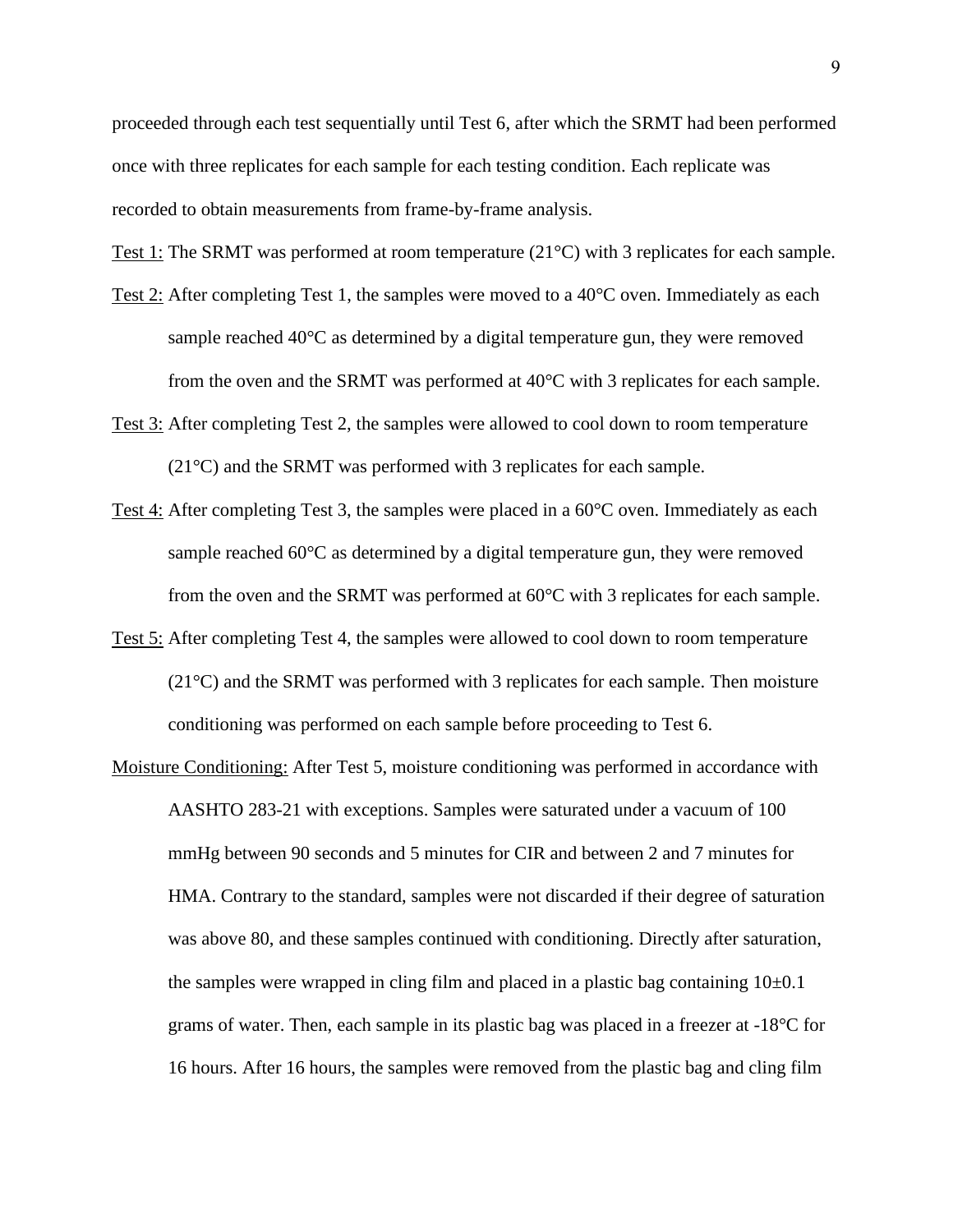and placed in a 60°C water bath for 24 hours. Then, the samples were placed in a water bath at 25°C for two more hours. The samples were finally removed and allowed to cool to room temperature (21°C) before performing Test 6.

Test 6: After completing Test 5 and undergoing moisture conditioning, the samples were allowed to cool down to room temperature  $(21^{\circ}C)$  and the SRMT was performed on the damp samples with 3 replicates for each sample. Performing the SRMT on Test 6 concludes testing.

#### **Results and Discussion**

All results were obtained using the first method of the rebound test, using a frame-byframe analysis to determine rebound height. To compare possible differences between the two methods, the same video footage was also reviewed in real-time to simulate the second method of using two operators.

The rebound heights of the CIR samples are shown in **Figure 4** for each test. It was anticipated that samples with higher air voids would have lower stiffness and exhibit lower average rebound heights as a result, a behavior which was observed to generally be the case. Additionally, the temperature of the sample had a significant effect on the rebound heights. The reductions in rebound heights during the two tests above room temperature, Test 2 and Test 4, show that large differences in temperature have a much greater effect on stiffness than the percent air voids. Returning the samples to room temperature restored their stiffness as seen in Test 3 and Test 5. Finally, the process of moisture conditioning was observed to lower the stiffness of the samples in Test 6, though not as greatly as temperature lowered the stiffness.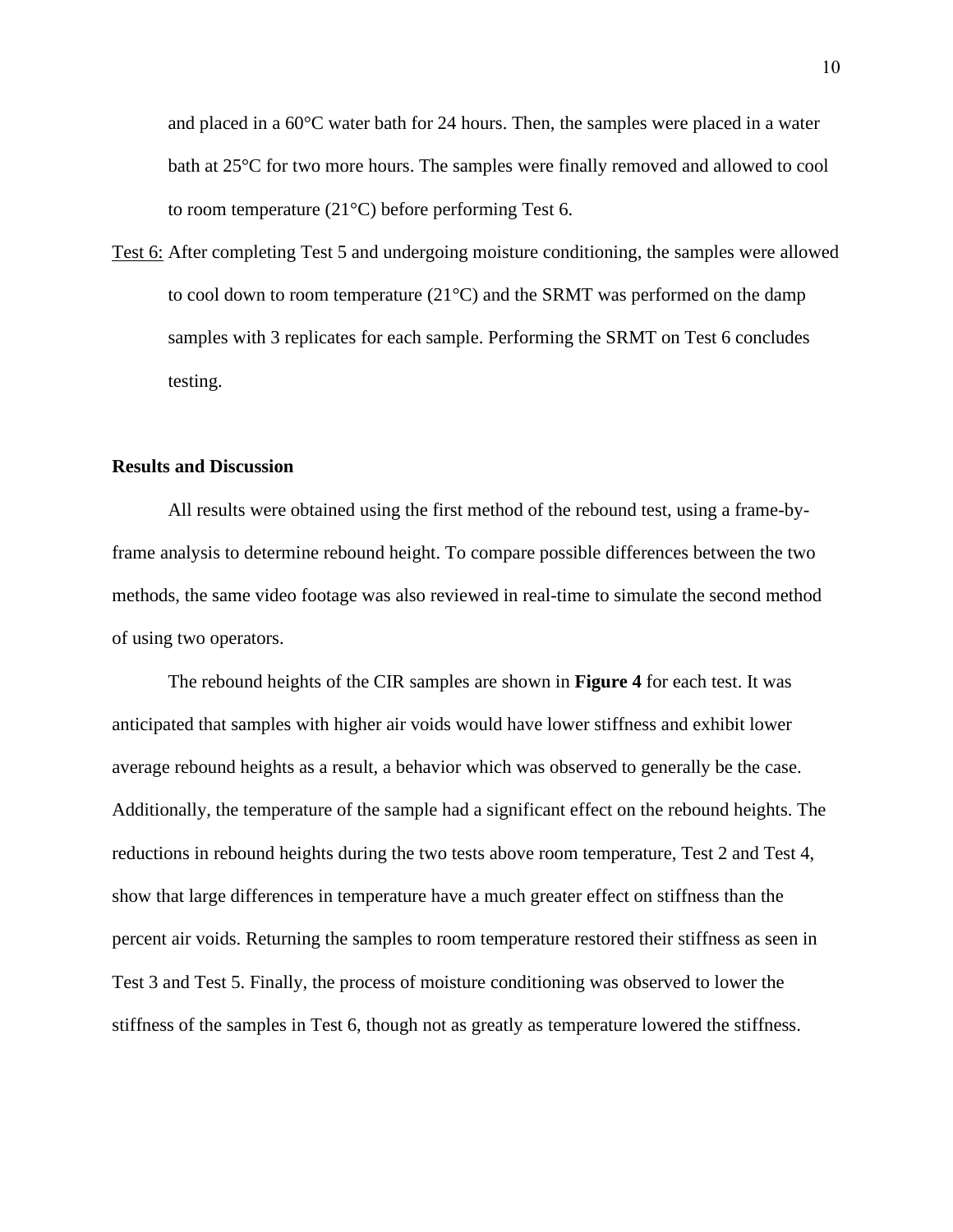

**Figure 4.** Cold In-Place Recycled Rebound Heights by Test

Similarly, the rebound heights of the HMA mixes are shown in **Figure 5**. It is once again observed that higher percent air voids samples typically exhibited lower rebound heights. High temperatures lowered the rebound heights of the HMA samples less so than observed in CIR. The moisture conditioning also showed smaller reductions from Test 5 to Test 6 than seen in CIR. Because of these lower reductions, over the course of all testing, the HMA samples rebounded higher than the CIR samples. The ratio of CIR to HMA rebound height is shown in **Figure 6** alongside an identity line. It can be concluded from **Figure 6** that the HMA mix better retained its stiffness throughout testing than CIR.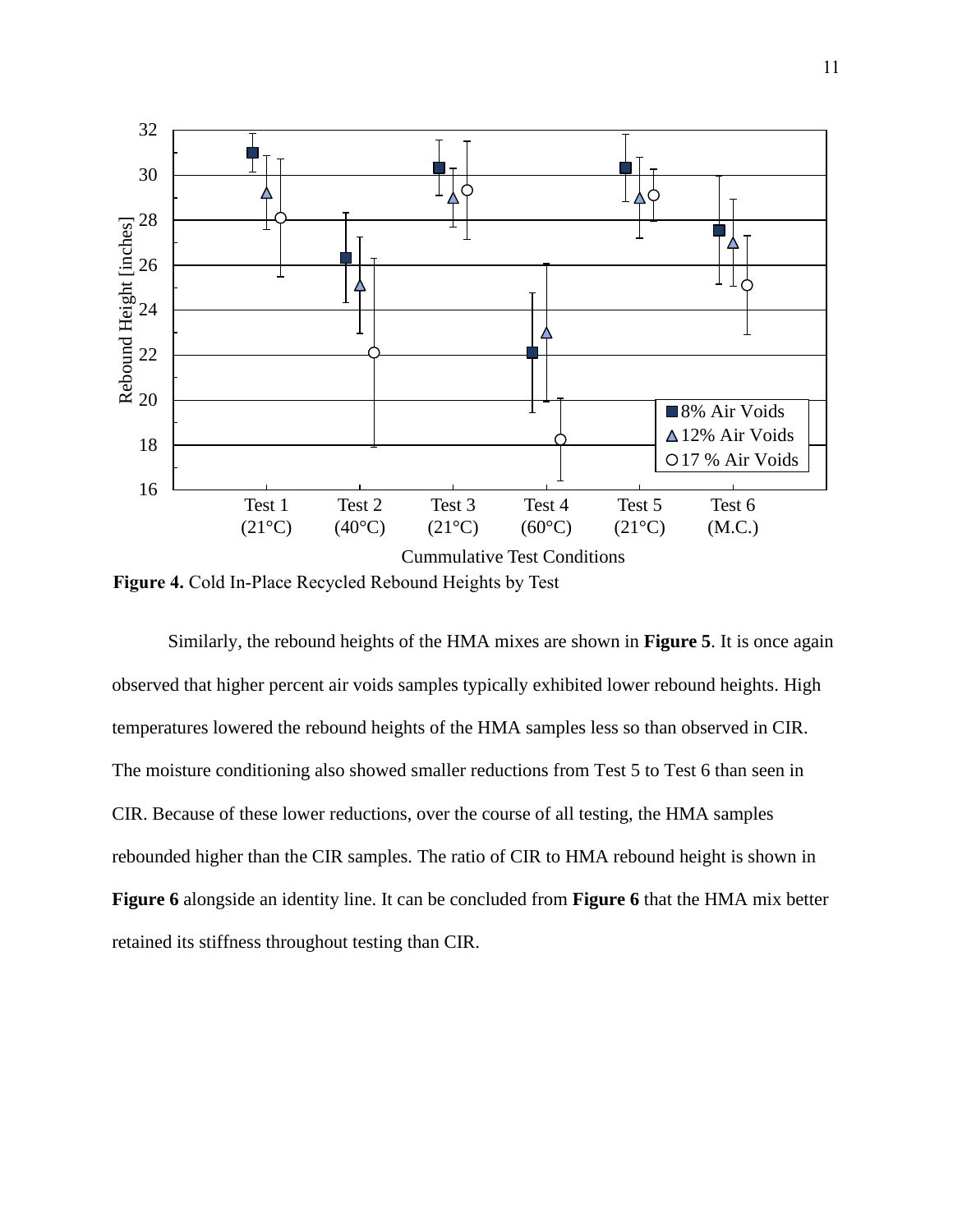

**Figure 5.** Hot Mix Rebound Heights by Test



**Figure 6.** CIR vs HMA Rebound Height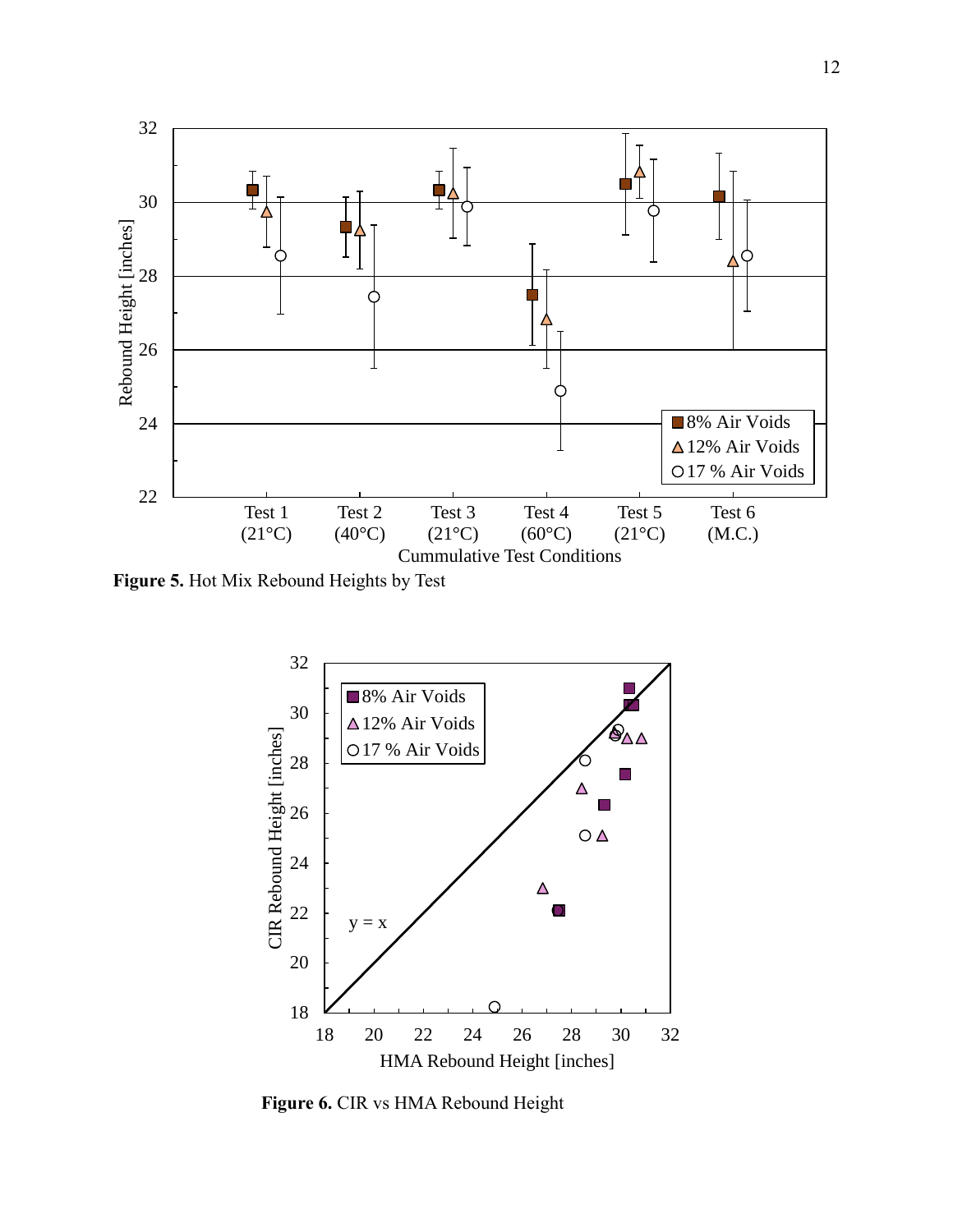The rebound height reductions observed due to temperature and moisture conditioning are also seen in **Figure 7**, which compares the performance of each mix to their initial conditions following compaction. For each asphalt type as a whole, reduction in rebound heights due to moisture conditioning was less than the reduction due to the 40°C temperature which was less than the reduction due to the 60°C temperature. CIR was more greatly affected by moisture conditioning and temperature than HMA was, evident most notably by CIR retaining 72% of its initial rebound height compared to HMA retaining 89% of its initial rebound height at 60°C in Test 4. It can also be seen that the HMA samples not only regained stiffness but exhibited slightly increased average stiffness after being heated and cooled compared to the initial SRTM following compaction. As such, despite the reduction caused by moisture conditioning, the HMA samples' final rebound height was nearly identical to their initial rebound height.



**Figure 7.** Rebound Heights as Percent of Initial Condition by Test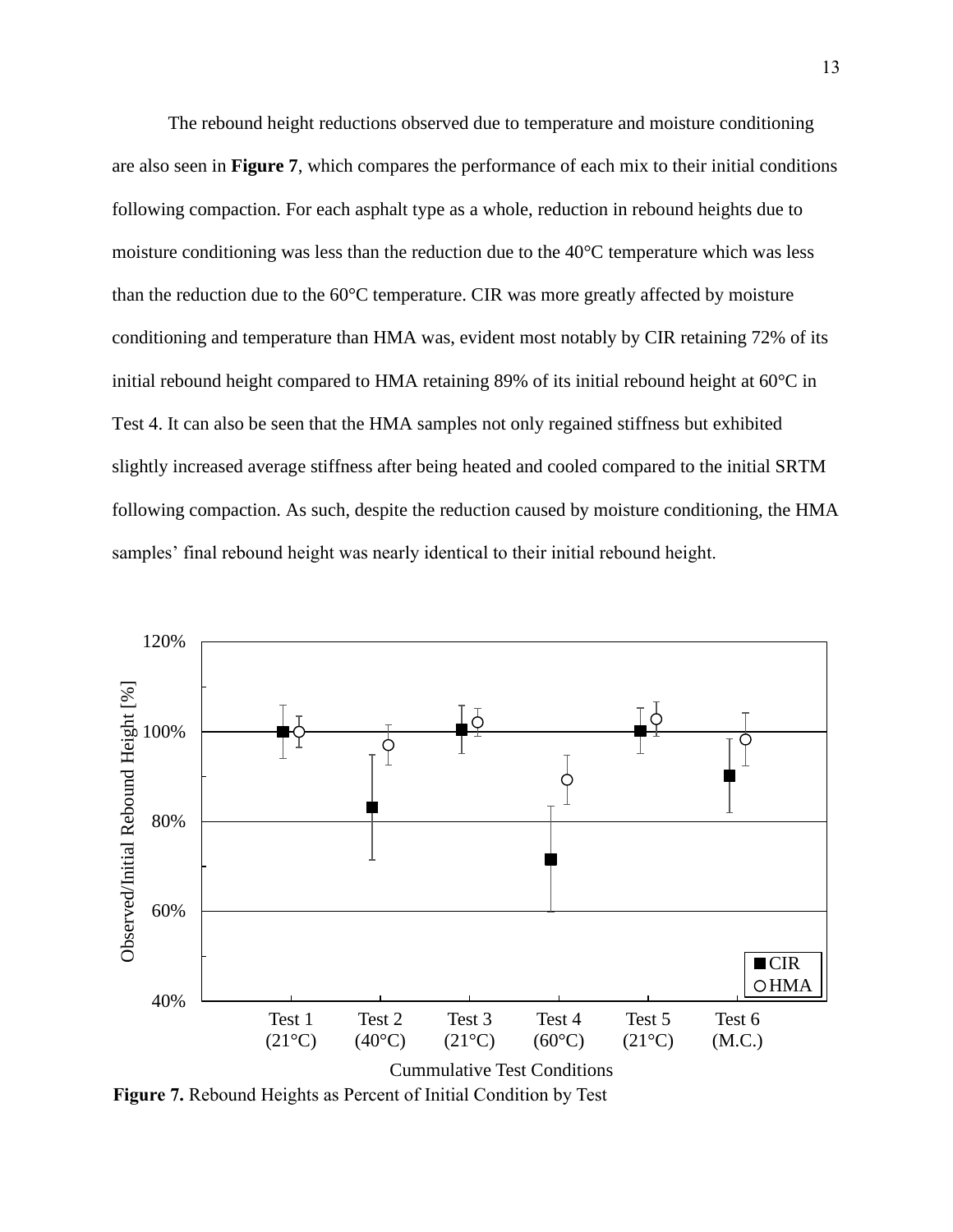Due to the observed rebound height decrease at higher temperatures in **Figure 7**, it could be beneficial to define a standard testing temperature or define a temperature correction factor. While previous applications of the SRMT involving timing of return to traffic (Hill & Braham, 2016) may benefit from assessing the stiffness considering temperature in the hours and days after placement, other applications could benefit from accounting for temperature differences. If an agency wants to compare the stiffness of two different roadways in the same local region to better anticipate which will require maintenance first, for example, then correcting for the effect of temperature on asphalt stiffness would allow the performance of each roadway to be compared to each other or modeled over time when the ambient temperature is not identical between measurements.

Since the temperature cannot be controlled in the field, the use of a temperature correction factor for existing roadways would be more feasible than a standard testing temperature, which could be applicable in a lab setting. Due to the different percentage of initial rebound heights observed for the CIR and HMA mixes in **Figure 7**, there is no temperature correction factor which would be appropriate for all asphalt pavements. The factors which affect this behavior could potentially be determined with future testing of several more asphalt materials than one CIR source and one HMA source. A broader analysis may yield correction factors based on compaction temperature, gradation, binder content, or some other aspect of a given pavement's mix design.

The standard deviations of each percent air void group for each test condition was typically within 3" for CIR and 2" for HMA as shown in **Figure 8**. The standard deviations for each mix were typically slightly higher for conditions other than room temperature as a whole, though this behavior is not present for all percent air voids groups. Since the Rebound Test is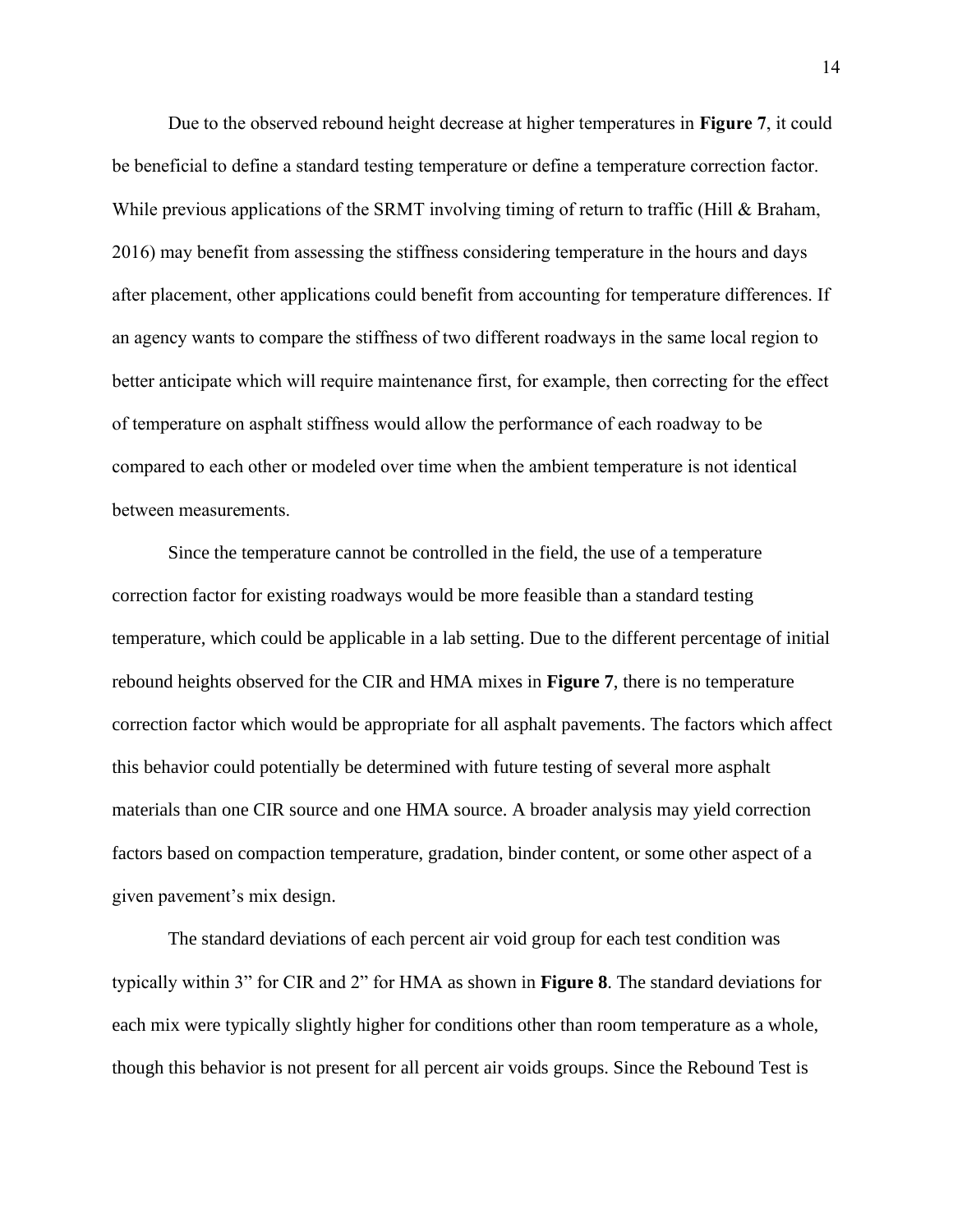

**Figure 8.** Standard Deviations by Test

performed by an operator dropping a ball held in-hand, the development of a mechanical release method may be able to lower standard deviations. When an operator releases the ball, it tends to occasionally graze the wall of the SRM between release and reaching the height of the first rebound. A release mechanism may improve the ability to drop the ball with less horizontal motion, and therefore decrease the likelihood of such an event occurring. Due to the inexpensive and simple construction of the SRM, the added cost and complexity of such a mechanical release may not be preferred unless there is a large improvement in the consistency of Rebound Heights.

While all results were found using frame-by-frame determinations of Rebound Heights, all recordings were later viewed in real-time to simulate the two-operator method of performing the SRMT. **Figure 9** shows the difference between the real-time observation measurements compared to the frame-by-frame observation measurements. The greater number of points with a difference over zero show that there was a slight tendency to overreport rebound heights when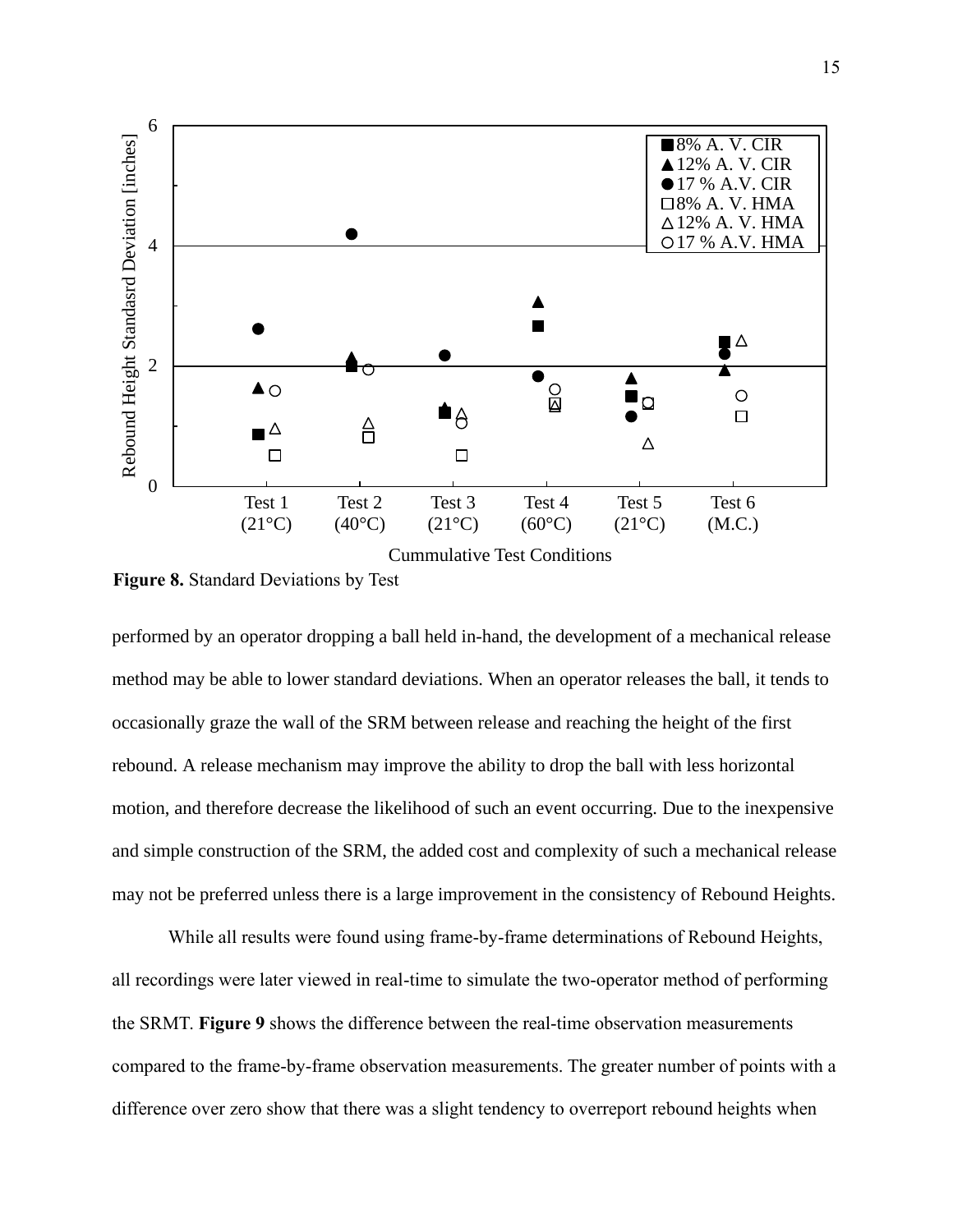

**Figure 9.** Real-time Observation Difference by Test

observed in real-time compared to the frame-by-frame method. Each replicate for every sample for every test was observed in real-time to be within one inch of the corresponding replicate as determined through frame-by-frame video analysis. The average differences for each sample group were typically within 0.4 inches and always within 0.7 inches. This is much smaller than the standard deviations between replicates which were typically 3 inches or less. As such, the use of the two-operator method yields results very similar to the frame-by-frame analysis. This is beneficial for all potential uses of the SRMT, as a measurement can be taken by two operators with no equipment other than the SRM itself to obtain an immediate result. The accuracy of realtime observation benefits the use case of timing return to traffic, as inspectors can quickly determine on-site when a roadway has met sufficient stiffness for reopening to traffic without the need to record and review footage.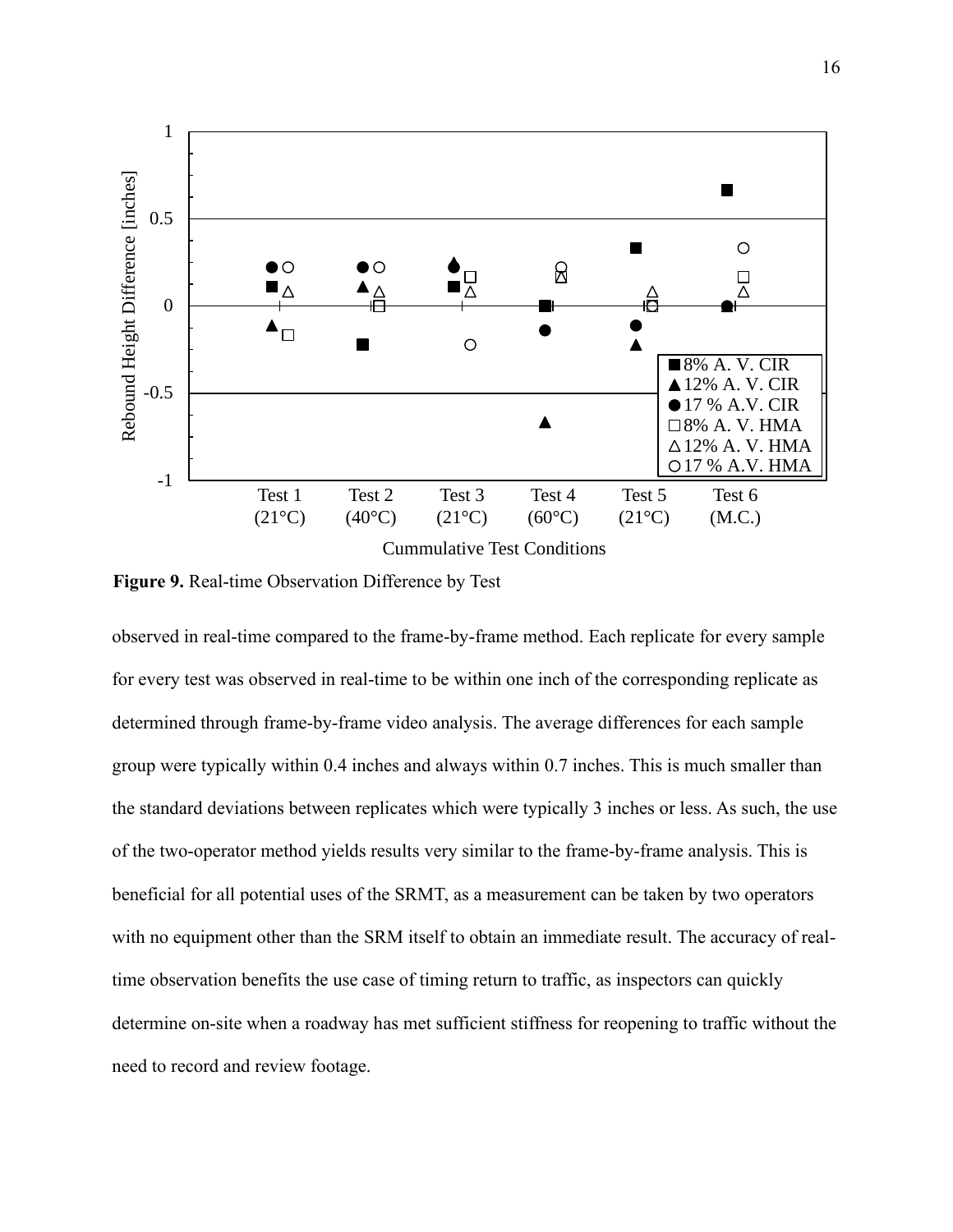## **Conclusions**

The SRMT was originally developed as an indirect measure of pavement stiffness used to determine a pavement's tendency to ravel. Applied to roads rehabilitated by FDR, concerns of the SRMT's field repeatability was expressed (Hill & Braham, 2016).

An analysis of lab-compacted samples demonstrated that both CIR and HMA behaved similarly to the effects of percent air voids, temperature, and moisture conditioning. It was observed that higher air voids, higher temperatures, and moisture conditioning all lowered rebound heights. HMA maintained greater rebound heights than CIR throughout testing. Standard deviations were observed to be smaller for HMA than for CIR. Standard deviations were also higher for both CIR and HMA in tests at elevated temperatures and the test following moisture conditioning at room temperature. The SRMT may be more reproducible for asphalts with certain characteristics as evident by the different degrees to which the CIR and HMA samples were affected.

Since only one CIR and one HMA set of samples was tested, future research may be required to assess the behaviors of several different mixes and determine which properties most greatly affect standard deviations. Since only one set of CIR samples and one set of HMA samples were tested, it cannot be concluded that these differences were due to the compaction temperature. Improvements to the SRMT, such as a mechanical release, may also prove effective in reducing variations seen due to human error if developed, which could improve the SRMT for all applications.

Real-time observation of the SRMT did not substantially increase the test's variability or decrease its accuracy compared to frame-by-frame observation. This improves the SRMT's attractiveness as a rapid method of measuring stiffness. Coupled with its low cost and small size,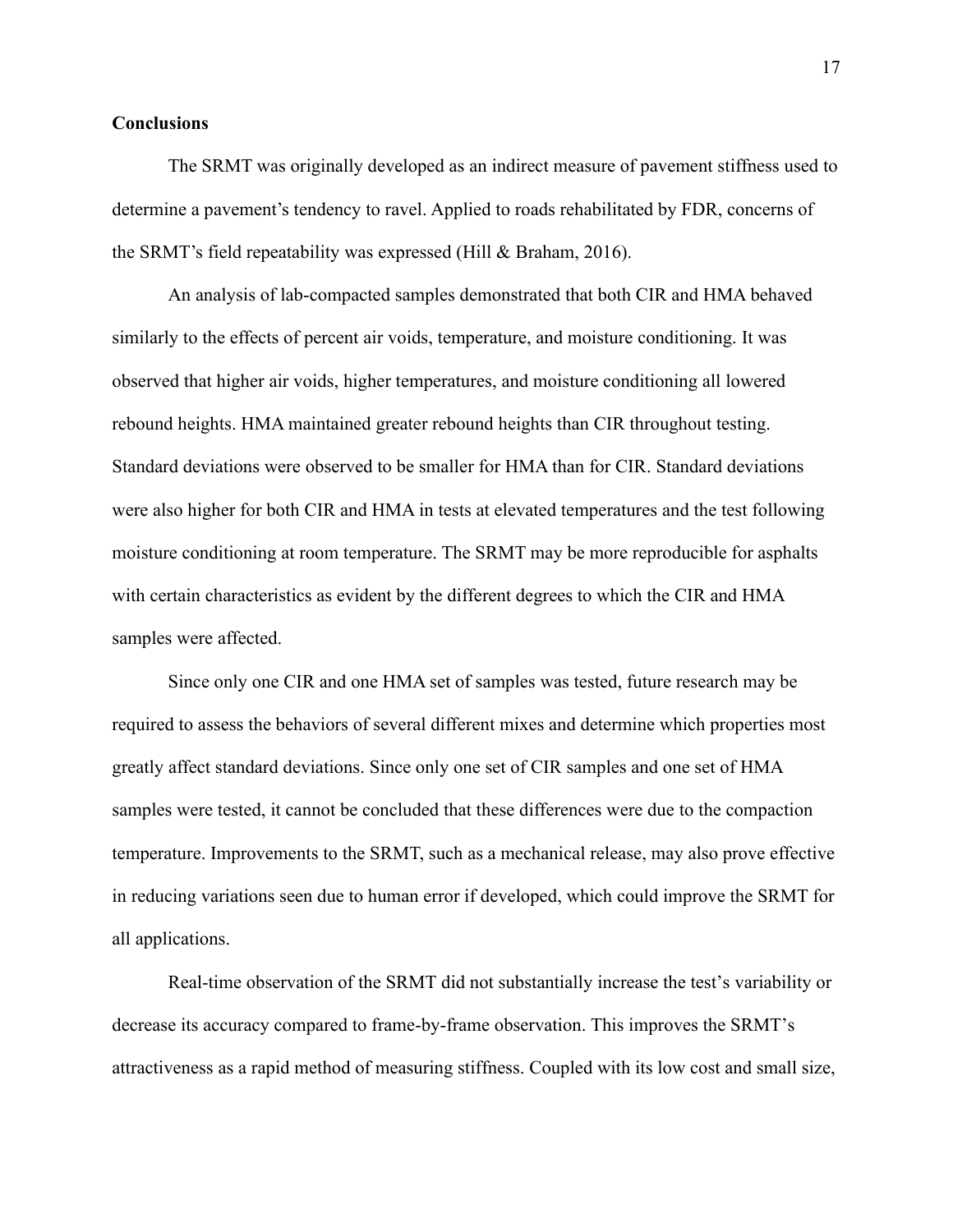the SRMT also serves as an inexpensive, accessible measurement of stiffness for lower precision applications.

The trends observed in measurements obtained with the SRMT were reproduced with CIR and HMA, and real-time visual measurements did not greatly harm the readings. These aspects of the findings are encouraging for the continued use of the SRMT. Standard deviations were observed to be higher for CIR than HMA, which might make application of the SRMT to CIR projects less attractive. To better understand what aspects of an asphalt mix influence the standard deviations, testing of several more CIR and HMA mixes should be undertaken. To determine if standard deviations can be improved for all asphalt materials, exploration of improvements to the SRMT's design should also be considered.